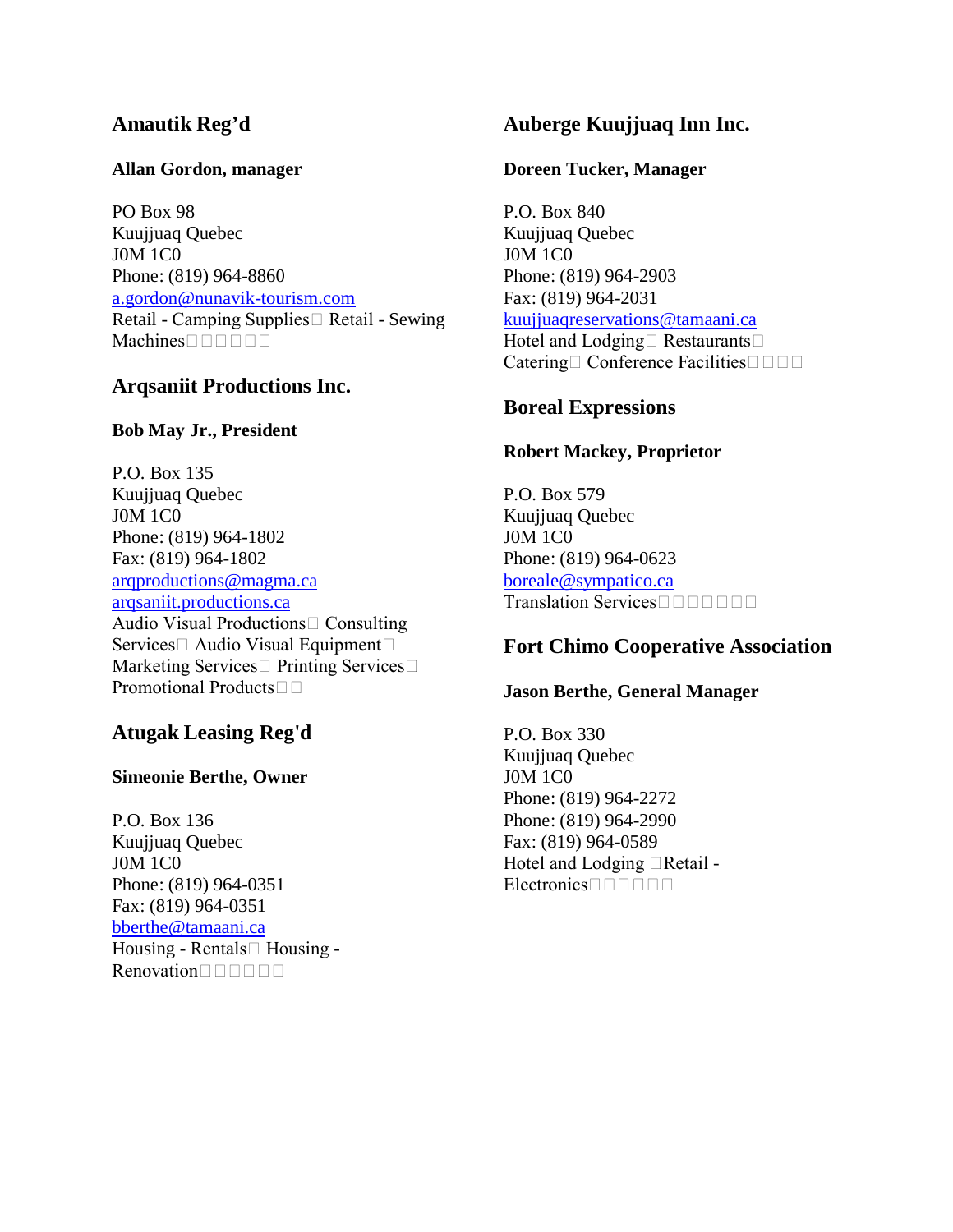# **Garage Jobie**

#### **Jobie Peters, Proprietor**

P.O. Box 772 Kuujjuaq Quebec J0M 1C0 Phone: (819) 964-0610 Car and Truck Parts and Service  $\Box$  Heavy Equipment - Rentals $\square \square \square \square \square$ 

## **Halutik Entreprise Inc.**

#### **Claude Gadbois, Manager**

P.O. Box 690 Kuujjuaq Quebec J0M 1C0 Phone: (819) 964-2978 Phone: (819) 964-2879 Fax: (819) 964-2639 [cgadbois@makivik.org](mailto:cgadbois@makivik.org) Fuel and Petroleum Products Warehouse -Rentals  $\Box$  Heavy Equipment -Rentals $\Box \Box \Box \Box$ 

### **Iglooapic Construction**

#### **Patrick York, Proprietor**

P.O. Box 976 Kuujjuaq Quebec J0M 1C0 Phone: (819) 964-2289 Fax: (819) 964-2289 [pyork@tamaani.ca](mailto:pyork@tamaani.ca) Housing - Renovation  $\Box$  Manufacturing -Furniture<sup>nnnn</sup>

# **Iqaluppijait Arctic Char Reg'd**

### **Charlie Watt Jr., Proprietor**

P.O. Box 528 Kuujjuaq Quebec J0M 1C0 Phone: (819) 964-0054 [arcticcharlie@gmail.com](mailto:arcticcharlie@gmail.com) Country Food - Processing

## **J.F. Rentals (Kuujjuaq )Inc.**

#### **John Ford, President**

P.O. Box 93 Kuujjuaq Quebec J0M 1C0 Phone: (819) 964-2796 Fax: (819) 964-0404 Heavy Equipment - Rentals  $\Box$  Landscaping  $\Box$ Garage - Rentals  $\Box$  Snow Removal  $\Box$   $\Box$   $\Box$ 

## **Johnny May's Air Charter**

#### **Johnny May, Manager**

P.O. Box 89 Kuujjuaq Quebec J0M 1C0 Phone: (819) 964-2662 Phone: (819) 964-1410 Fax: (819) 964-0355 Air Charter Services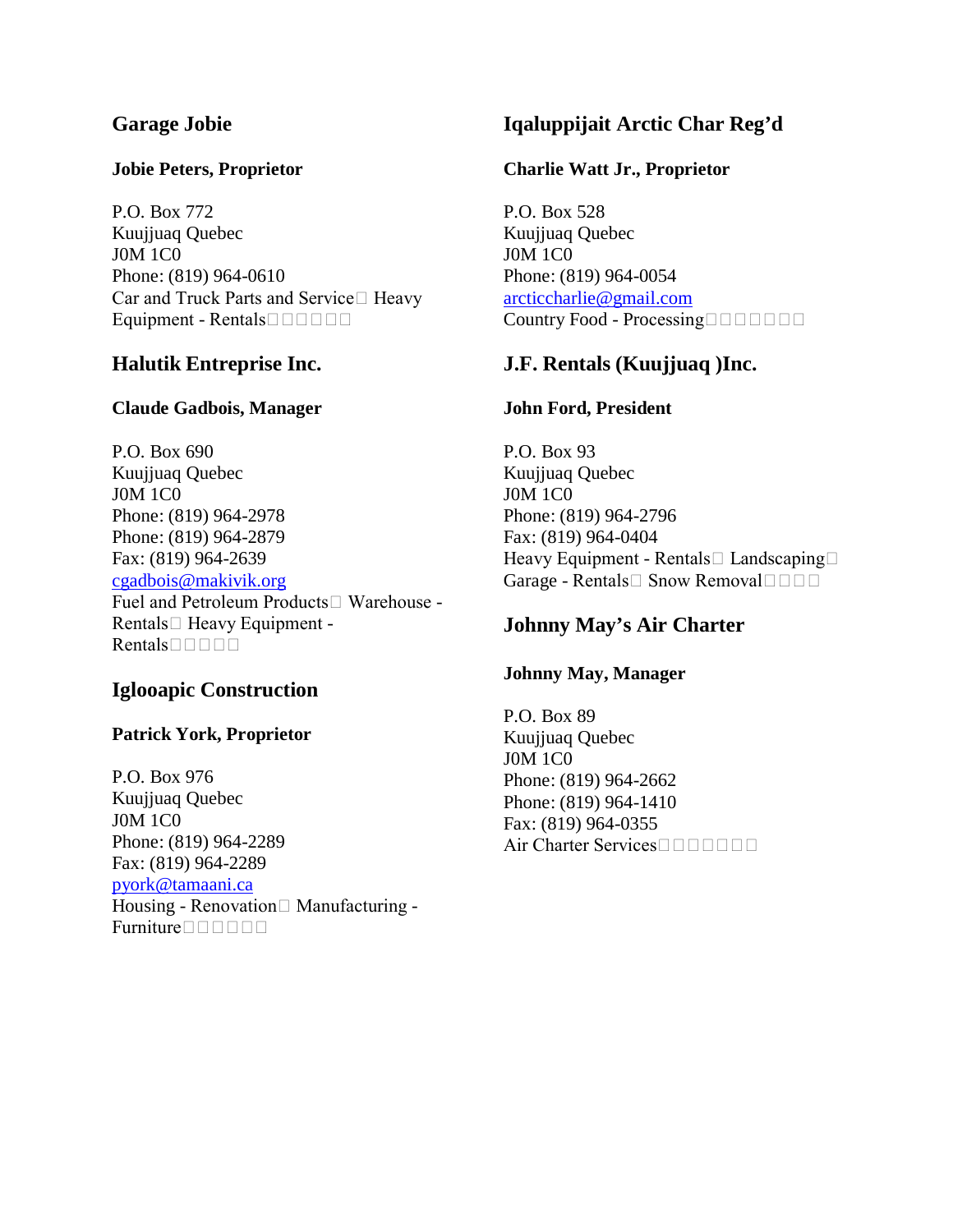# **Kuujjuaq Real Estate Inc.**

### **Sammy Duncan, Owner**

P.O. Box 359 Kuujjuaq Quebec J0M 1C0 Phone: (819) 964-2305 Fax: (819) 964-6319 [sduncan@tamaani.ca](mailto:sduncan@tamaani.ca) Commercial Facilities -  $Rentals \Box \Box \Box \Box \Box \Box$ 

# **Laval Fortin Adams**

## **Johnny N. Adams, Partner**

P.O. Box 2130 Kuujjuaq Quebec J0M 1C0 Phone: (819) 964-0057 General Contracting

# **Les Propanes Kuujjuaq Inc.**

### **Willie Gadbois, Manager**

P.O. Box 630 Kuujjuaq Quebec J0M 1C0 Phone: (819) 964-2316 Fax: (819) 964-2112 Fuel and Petroleum Products  $\Box$  Heating  $\Box$  $Plumbing \Box \Box \Box \Box$ 

# **Makivik Corp. - Research Center**

### **Bill Doidge, Director**

P.O. Box 179 Kuujjuaq Quebec J0M 1C0 Phone: (819) 964-2951 Phone: (819) 964-2925 Fax: (819) 964-2230 [b\\_doidge@makivik.org](mailto:b_doidge@makivik.org)

### [www.makivik.org](http://www.makivik.org/)

Wildlife Research  $\Box$  Biological Research $\Box$ Cartographical Services  $\Box$  Heavy Metal Analysis Wildlife Management  $\square \square$ 

# **Mary Kaye May**

## **Mary Kaye May, Proprietor**

P.O. Box 45 Kuujjuaq Quebec J0M 1C0 Phone: (819) 964-2689 Fax: (819) 964-2689 [kuujjuaq.mays@sympatico.ca](mailto:kuujjuaq.mays@sympatico.ca) General Counselling Employee Assistance  $Support \Box$  Critical Incident Debriefing

# **Newviq'vi Inc.**

# **Eric Pearson, Manager**

P.O. Box 810 Kuujjuaq Quebec J0M 1C0 Phone: (819) 964-2228 Fax: (819) 964-2020 [newviqvi@nunaviknet.com](mailto:newviqvi@nunaviknet.com) Retail - Groceries

# **Newviqviapik**

# **Mark T. Gordon, Proprietor**

P.O. Box 413 Kuujjuaq Quebec J0M 1C0 Phone: (819) 964-2142 Fax: (819) 964-0031 Convenience Store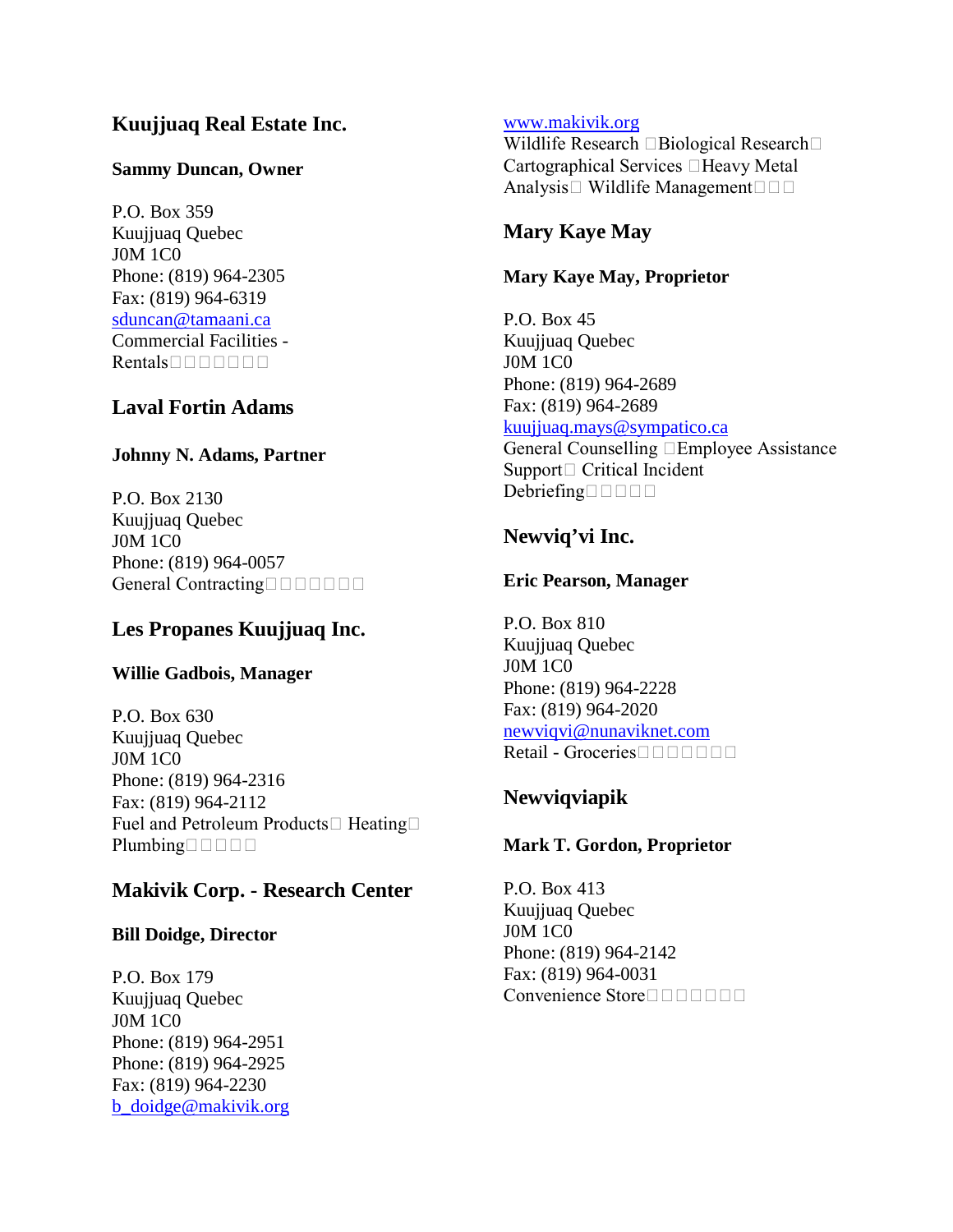# **Northern Business Ventures**

### **Paul La Page, Proprietor**

P.O. Box 609 Kuujjuaq Quebec J0M 1C0 Phone: (819) 964-2679 Phone: (819) 964-2389 Fax: (819) 964-1627 [paulevakuujjuaq@hotmail.com](mailto:paulevakuujjuaq@hotmail.com) Retail - Jewelry Wholesale - $Jewelry \Box \Box \Box \Box$ 

# **Northern Village of Kuujjuaq**

### **Ian Robertson, Secretary-Treasurer**

P.O. Box 210 Kuujjuaq Quebec J0M 1C0 Phone: (819) 964-2943 Fax: (819) 964-2980 [idrobertson@nvkuujjuaq.qc.ca](mailto:idrobertson@nvkuujjuaq.qc.ca) Audio Visual Equipment Conference  $Facilities \Box \Box \Box \Box \Box$ 

# **Northern Village of Kuujjuaq**

P.O. Box 210 Kuujjuaq Quebec J0M 1C0 Phone: (819) 964-2943 Fax: (819) 964-2980 [manager@nvkuujjuaq.ca](mailto:manager@nvkuujjuaq.ca) Heavy Equipment - Rentals<sup>[1]</sup> Construction Camp Lease

## **Nunavik Communications Inc.**

#### **Sammy Duncan, President**

P.O. Box 359 Kuujjuaq Quebec J0M 1C0 Phone: (819) 964-2305 Fax: (819) 964-6319 [sammyduncan@nunaviknet.com](mailto:sammyduncan@nunaviknet.com) Cable Television Distribution  $\Box$  Internet Service Provider

# **Nunavik Creations Inc.**

### **Vicki Okpik, Designer**

P.O. Box 729 Kuujjuaq Quebec J0M 1C0 Phone: (819) 964-1848 Fax: (819) 964-1950 [v\\_okpik@makivik.org](mailto:v_okpik@makivik.org) [www.nunavikcreations.com](http://www.nunavikcreations.com/) Manufacturing - Clothing  $\Box$  Retail - $Clothing \Box \Box \Box \Box \Box$ 

# **Nunavik Marine Supply and Services**

### **Bruce Turner, Proprietor**

P.O. Box 184 Kuujjuaq Quebec J0M 1C0 Phone: (819) 964-0242 Fax: (819) 964-0242 [nmss@tamaani.ca](mailto:nmss@tamaani.ca)

[nmss.ca](http://nmss.ca/)

Tourism - Adventure□ Biodegradable Packaging Materials□□□□□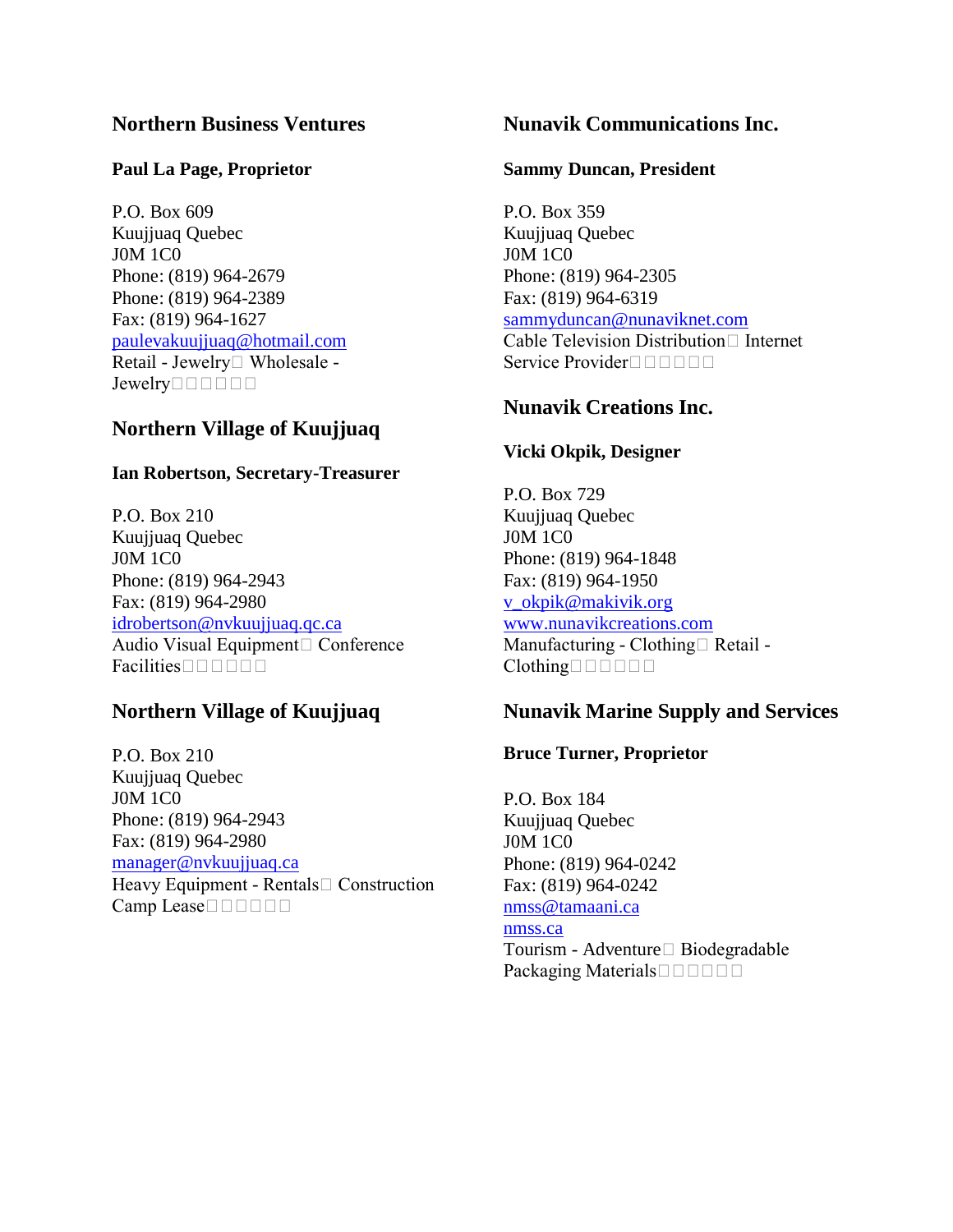# **Nunavik Mineral Exploration Fund**

#### **Daniel Epoo, President**

P.O. Box 909 Kuujjuaq Quebec J0M 1C0 Phone: (819) 964-1316 Phone: (819) 964-0364 Fax: (819) 964-0659 [jmseguin@krg.ca](mailto:jmseguin@krg.ca) Mineral Exploration Services

## **Nunavik Rotors Inc.**

### **Janet Bobbitt, Office Manager**

P.O. Box 510 Kuujjuaq Quebec J0M 1C0 Phone: (819) 964-1185 Fax: (819) 964-1188 [pduncan@nunavikrotors.com](mailto:pduncan@nunavikrotors.com) [www.nunavikrotors.com](http://www.nunavikrotors.com/) Helicopter Services

# **Old Chimo Restaurant**

### **Alexandre Legido, Vice-president**

P.O. Box 281 Kuujjuaq Quebec J0M 1C0 Phone: (819) 964-2233 Phone: (819) 964-0564 Fax: (819) 964-0788 [dteonangoinc@tamaani.ca](mailto:dteonangoinc@tamaani.ca) Restaurants Catering

# **Ookpik Taxi**

### **Bobby Snowball, Proprietor**

P.O. Box 14 Kuujjuaq Quebec J0M 1C0 Phone: (819) 964-0220 Phone: (819) 964-2375 Taxiooooooo

# **Polar Adventures Inc.**

### **Charlie Watt Jr., President**

P.O. Box 939 Kuujjuaq Quebec J0M 1C0 Phone: (819) 964-0054 Fax: (819) 964-0054 [wattc@tamaani.ca](mailto:wattc@tamaani.ca) Logistics  $\Box$  Hotel and Lodging  $\Box$   $\Box$   $\Box$   $\Box$ 

# **Pyramid Camp**

### **Peter May, Owner**

P.O. Box 342 Kuujjuaq Quebec J0M 1C0 Phone: (819) 964-2761 Phone: (819) 964-2951 x.256 Fax: (819) 964-1802 [www.pyramidcamp.com](http://www.pyramidcamp.com/) Tourism - Outfitting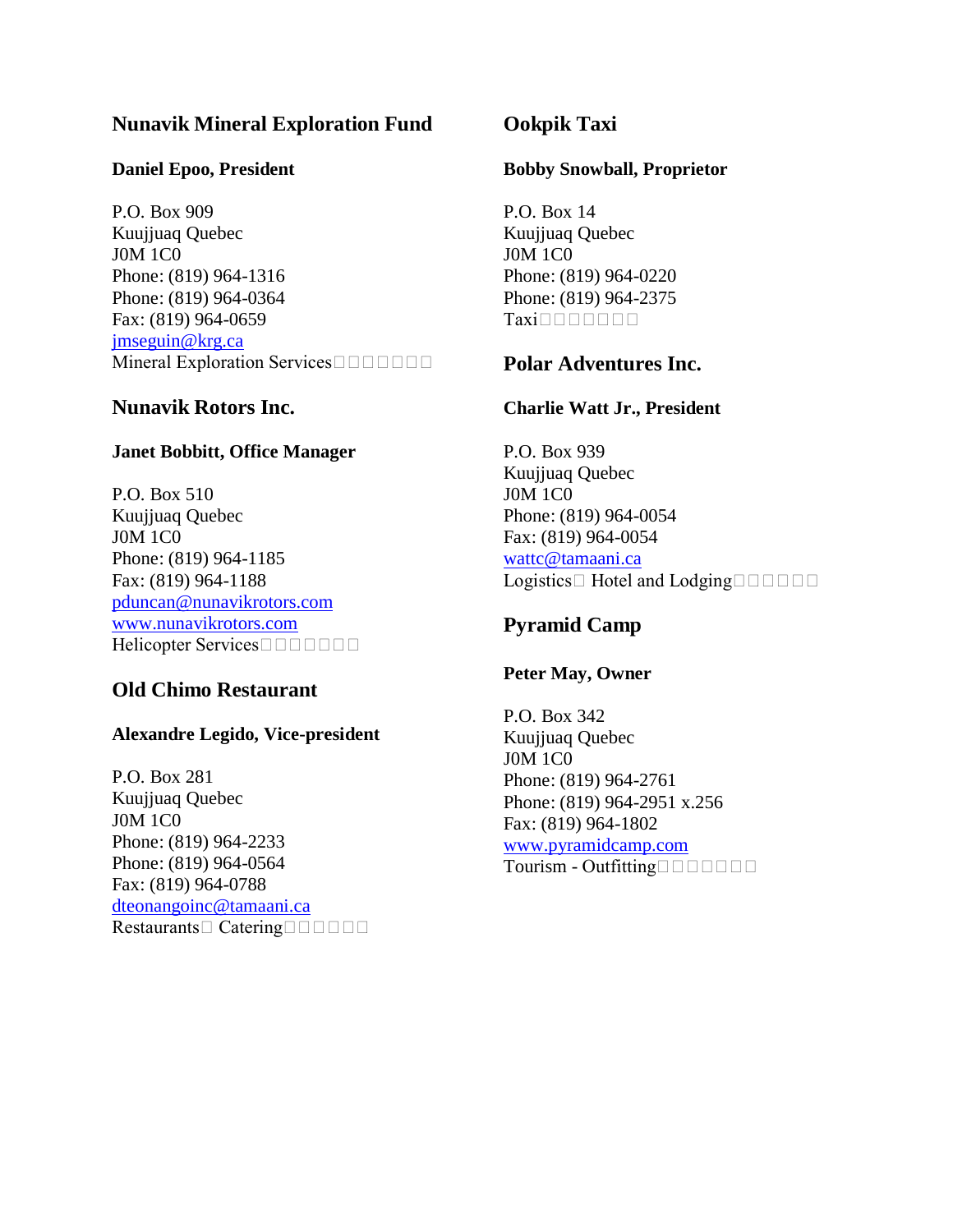# **Qimuk Music Inc.**

### **William Tagoona, President**

P.O. Box 264 Kuujjuaq Quebec J0M 1C0 Phone: (819) 964-0566 [email](mailto:qimukmusic@tamaani.ca) [www.qimukmusic.com/](http://www.qimukmusic.com/) Music Production, Audio rentals, pro audio technician, pro audio & instrument  $sales \Box \Box \Box \Box \Box \Box \Box$ 

### **Sanavik Inc.**

#### **Derek Tagoona, General Manager**

P.O. Box 429 Kuujjuaq Quebec J0M 1S0 Phone: (819) 964-0086 Fax: (819) 964-0496 [dtagoona@nayumivik.ca](mailto:dtagoona@nayumivik.ca) Car and Truck Parts and  $Service \Box$ Snowmobile/ATV/Marine Parts and Service□□□□□□

#### **Silak Adventures**

P.O. Box 237 Kuujjuaq Quebec J0M 1C0 Phone: (450) 971-1800 Phone: 1-800-361-3748 Fax: (450) 971-1771 [www.silakadventures.com](http://www.silakadventures.com/) Tourism - Outfitting□Tourism -Adventure $\square \square \square \square \square$ 

### **Silatsiak Inc.**

#### **Sean McDonald, Proprietor**

P.O. Box 304 Kuujjuaq Quebec J0M 1C0 Phone: (819) 964-2384 Fax: (819) 964-2840 [seanmcdonald@tamaani.ca](mailto:seanmcdonald@tamaani.ca) Weather/Environmental  $Contentactor \Box \Box \Box \Box \Box$ 

### **Tamaani Internet**

#### **Shane Douglas, Manager**

P.O. Box 9 Kuujjuaq Quebec J0M 1C0 Phone: (819) 964-2961 Phone: 1-888-826-2264 Fax: (819) 964-2255 [sdouglas@krg.ca](mailto:sdouglas@krg.ca) [www.tamaani.ca](http://www.tamaani.ca/) Internet Service Provider□□□□□□□□

# **Tivi Inc.**

#### **David Forrest, Owner**

P.O. Box 175 Kuujjuaq Quebec J0M 1C0 Phone: (819) 964-2465 Phone: 1-800-964-2465 Fax: (819) 964-2831 [tiviforrest@mac.com](mailto:tiviforrest@mac.com) Moving Services  $\Box$  Car and Truck - Rentals  $\Box$ Retail - Arts and Crafts $\Box$  Consulting Services  $\Box$  Freight Services  $\Box$   $\Box$